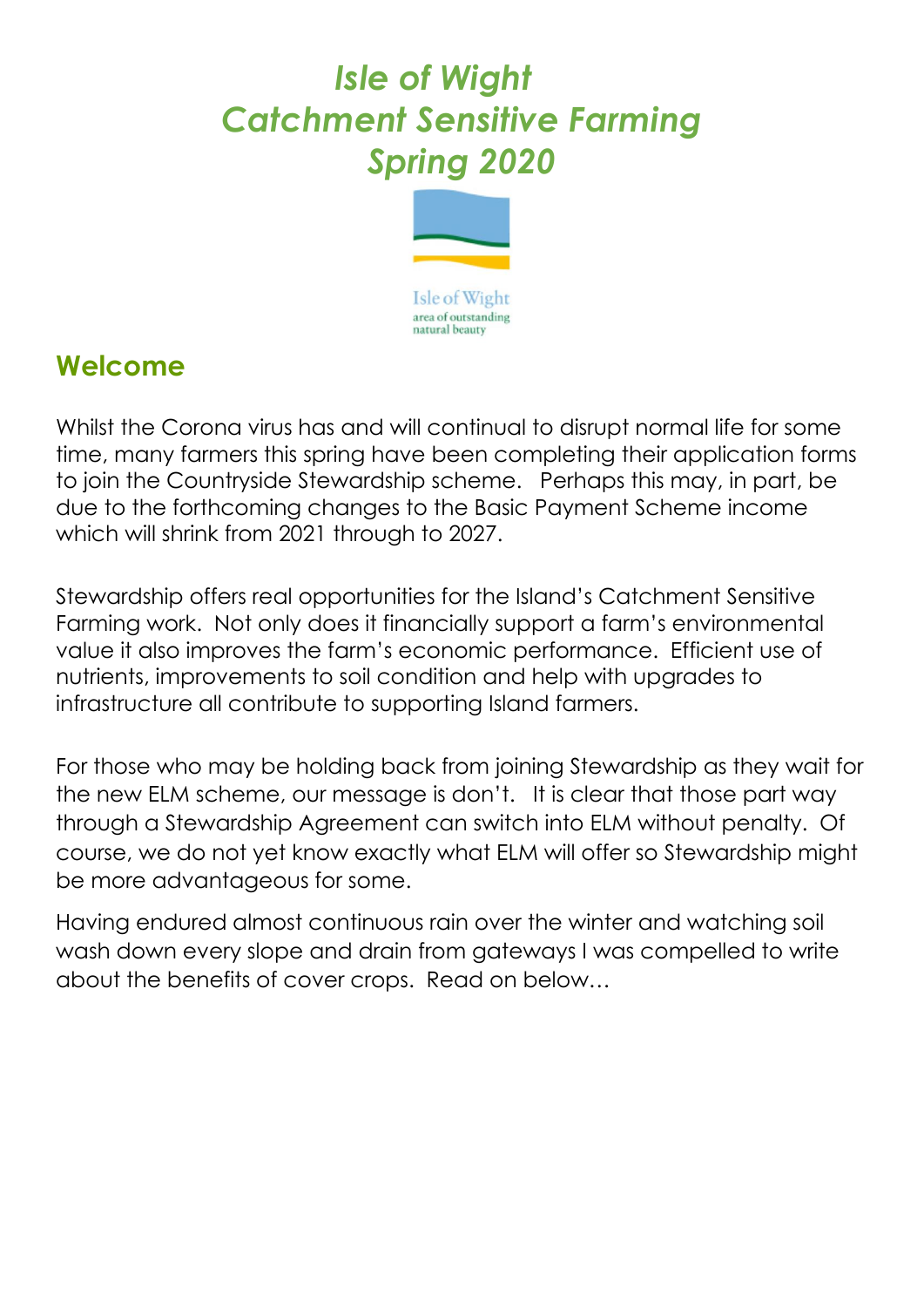

How easily will it be to forget last year's wet autumn and winter and its impact upon soil? From October through to February 738mm (29 inches) fell with 112 out of those 151 days recording rainfall. With fields constantly saturated the result was soil washing off farmland, roads turning to rivers and some crops unable to be harvested. Whilst rain in winter is not unusual the almost daily showers and storms meant little evaporation on those few dry days. Soils became permanently saturated with no capacity to soak up the next downpour. Any number of photos to illustrate the problem could have been used – below is one that is fairly typical where erosion is significant. Is this field getting close to a Cross Compliance failure?

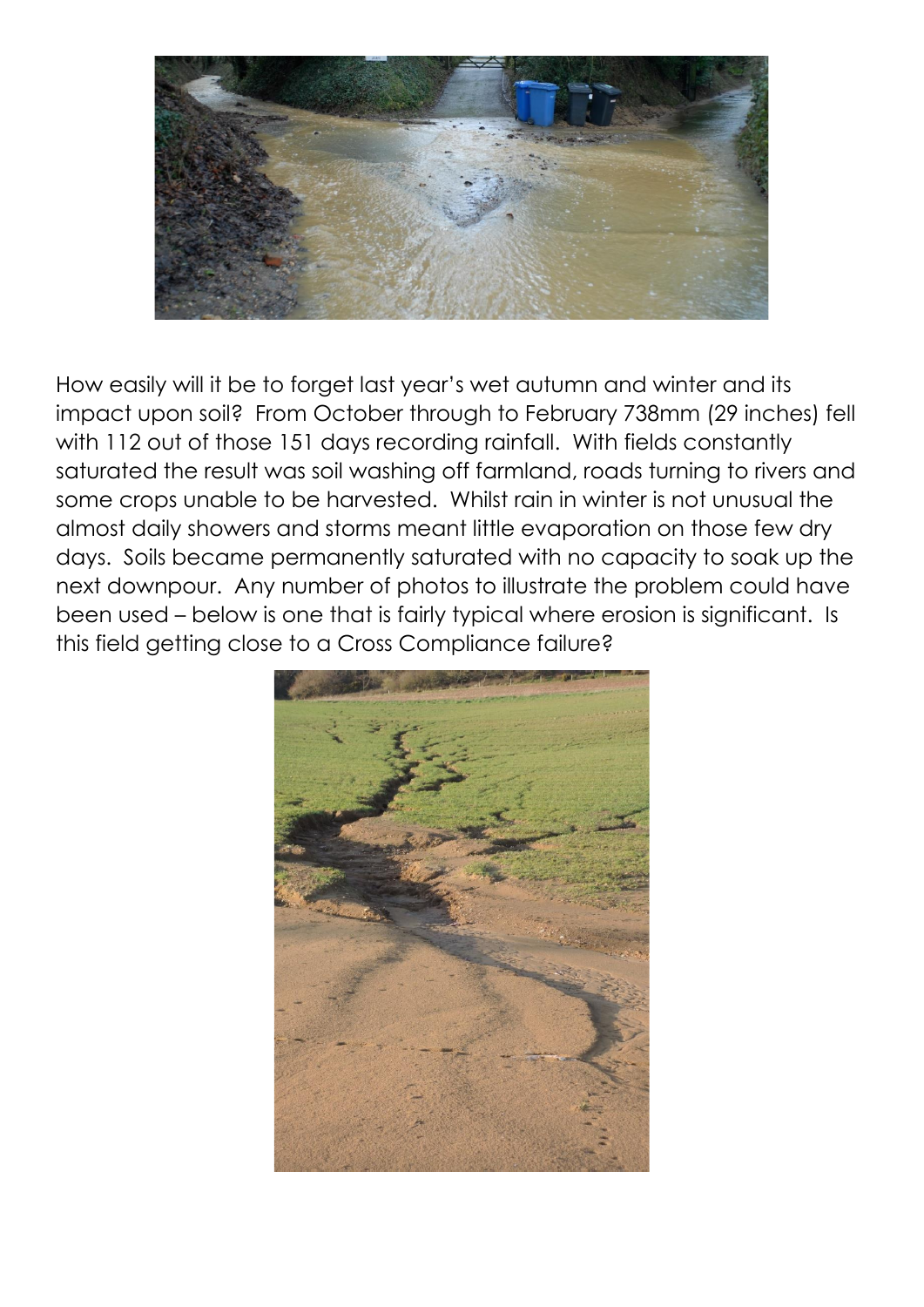Good Agricultural and Environmental Condition no.5 requires that…

*To minimise soil erosion, you must take all reasonable steps to put suitable practical measures in place to prevent excessive soil and bankside erosion caused, for example, cropping practices and cropping structures etc.*

*You could lose some of your scheme payments if you have not taken all reasonable steps to prevent erosion over a single area of 1 or more hectares.*

Any soil is potentially at risk of erosion but, on the Island, we have some that are particularly light and sandy with many on sloping ground. This is a problem for both the farm's long-term soil condition and rivers, streams and wetlands that can become clogged with silt. Water leaving the farm and carrying silt causes diffuse pollution. The run-off may also contain pesticides along with nitrate and phosphate. The fertilising effect of these inputs to wetlands can have a major impact upon wildlife as oxygen levels are depleted.

Bare soils are of course most vulnerable to winter rainfall and, whilst there are many ways to reduce damage, the use of cover crops is an obvious solution. Rainfall landing on a green cover gives good protection but that is not the only benefit:

# **Benefits of cover crops**

- ✓**Reducing the loss of nutrients**
- ✓**Providing a green manure**
- ✓**Adding fresh organic material**
- ✓**Enhanced biological activity in the soil**
- ✓**Improving soil structure**
- ✓**Control of some weeds and pests**
- ✓**Improving water quality**
- ✓**Feeding opportunities for wildlife**

Cover crop mixtures can contain many different plants which provide different benefits. Vetches and legumes for example can fix nitrogen and so add fertility, whereas cereals such as oats, rye and rye grass give good early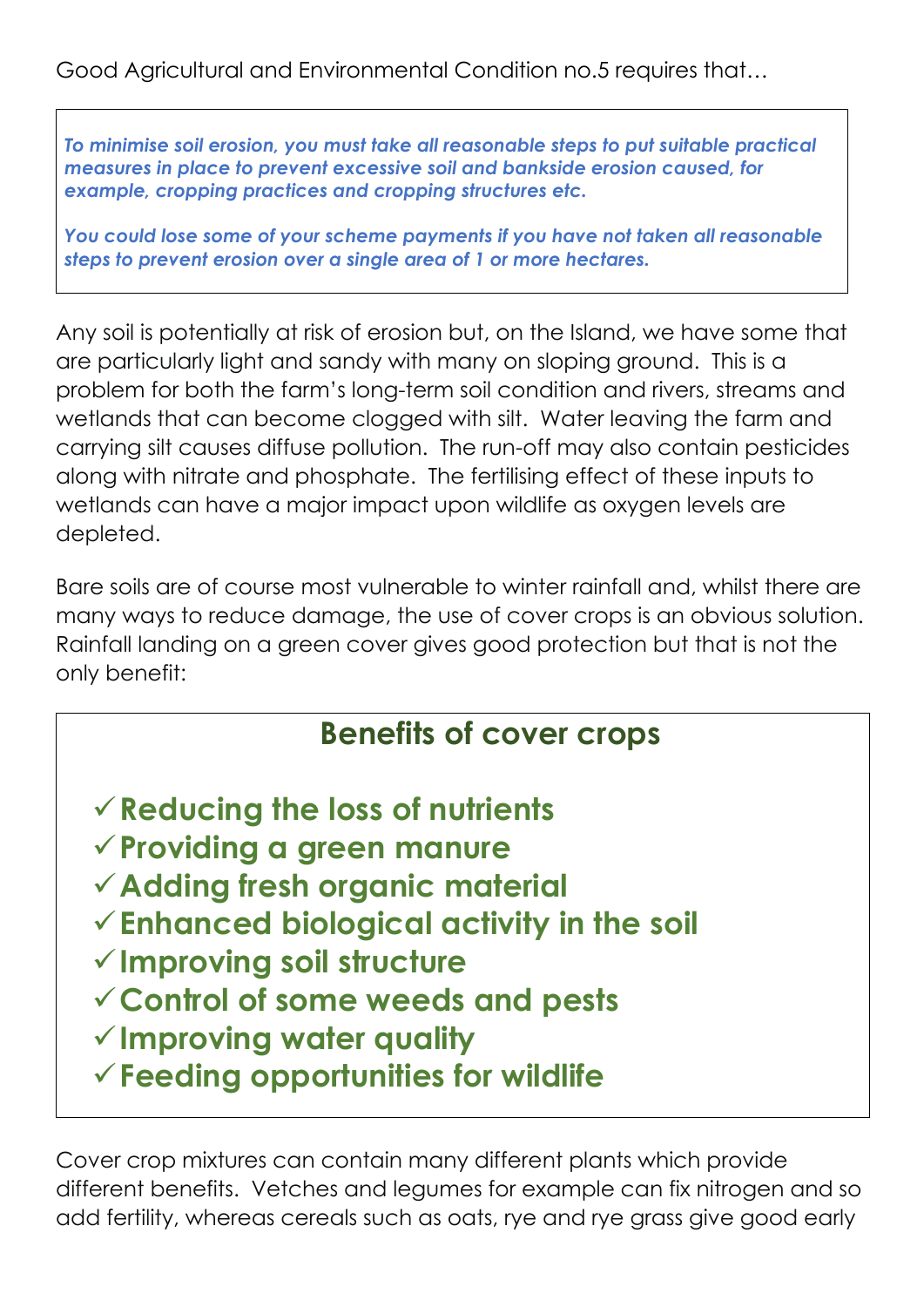cover with vigorous rooting to resist erosion. Sowing dates vary with the mix selected with opportunities throughout much of the year. Below is some sowing and growing advice from Cotswolds.

There is of course a cost when establishing a cover crop but the benefits above make it a wise investment. A winter cover crop containing a range of clovers, radish, phacelia, mustard with an annual ryegrass might cost around £50/ha whereas Fodder radish alone would be £45/ha. Grazing Rye (*Secale cereale*), which is most effective at reducing the loss of Nitrogen and is used for early spring grazing or cutting, would be £180/ha. For anyone contemplating a Countryside Stewardship application there is a very generous grant of £114/ha.

Is it not just plain common sense to ensure your most precious resource is not allowed to disappear off the farm!



### **Cover crops: sowing and growing**

### **When to sow**

Sow mixtures containing *legumes* into warm soil between May and August. Autumn Sown Cover mixes should be sown as soon as possible after harvest or into a standing crop before harvest and definitely by mid September.

How to sow

Mixes can be broadcast or direct drilled into stubble at a maximum of 10mm. Ideally, into warm soils when rain is imminent.

#### **Management**

Summer crops can be ready for incorporation after 8-10 weeks normally at the onset of flowering, before sowing a winter cereal. Winter *cover crops* can be terminated and incorporated in early spring. Westerwolds ryegrass will regrow after cutting so can be left through the summer for further cutting or mulching. To minimise the risk of ryegrass seed being shed, it is best to cut before the seed heads are visible.

On heavier soils it may be beneficial to terminate winter *cover crops* early in the spring to allow soils to dry out and *biomass* to breakdown before spring drilling.

#### **Yield potential**

The amount of N fixed by *legumes* is dependent on the success of the *green manure*. It is generally accepted that a reasonable crop can fix in excess of 100kg N/ha from a spring or summer sowing. *Legumes* only fix nitrogen in warm conditions. Overwinter *cover crops* such as westerwolds, Rye or Brassicas will collect N from the soil.